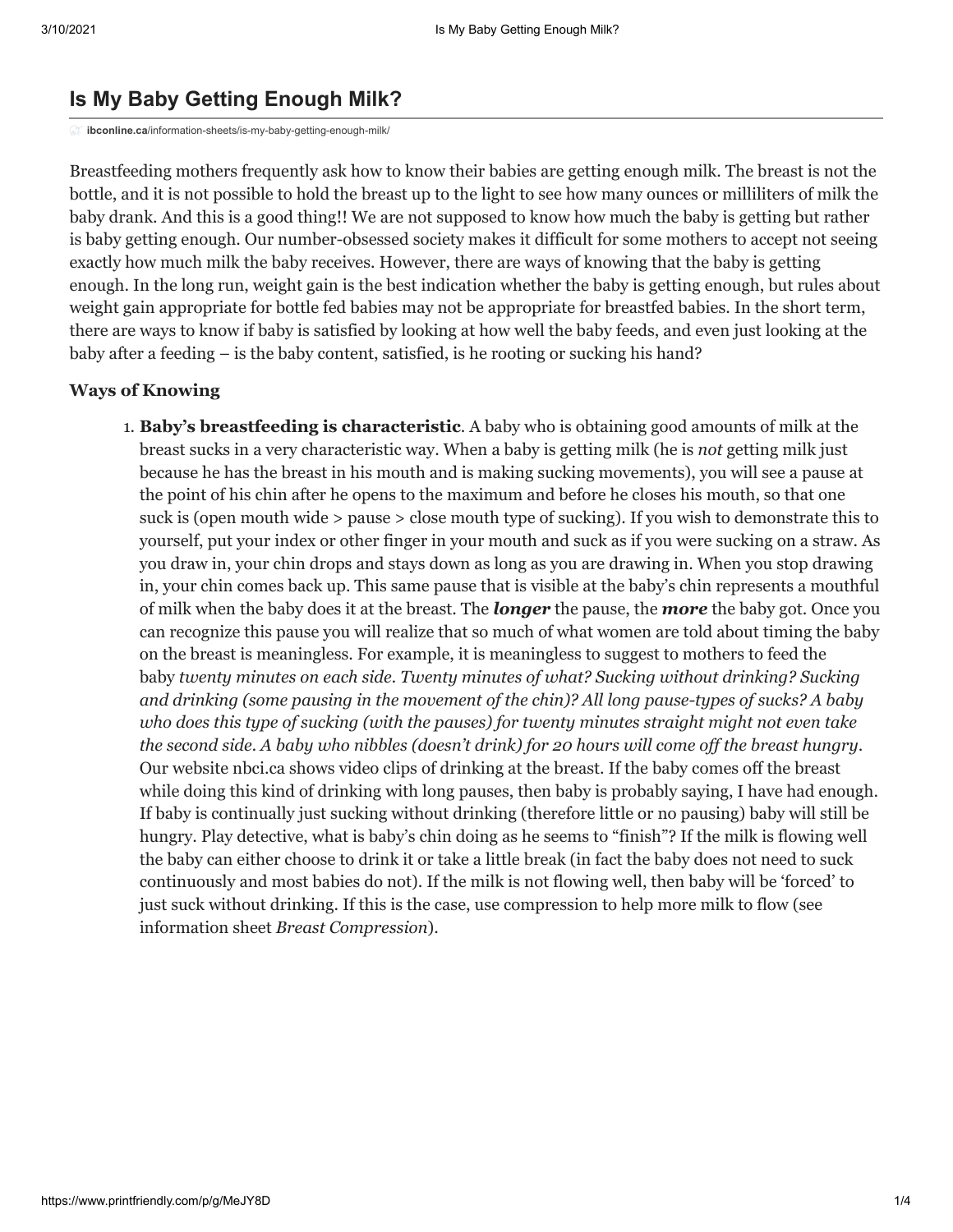- 1. **Baby's bowel movements**(stools, poops). For the first few days after birth, the baby passes meconium, a dark green, almost black, substance which has collected in his intestines during pregnancy. It is passed during the first few days, and by the third day, the bowel movements start becoming lighter, as the baby drinks more milk. Usually by the fourth day, the bowel movements have taken on the appearance of the normal breastmilk stool. The normal breastmilk stool is pasty to watery, mustard coloured, and usually has little odour. However, bowel movements may vary considerably from this description. They may be green or orange, may contain curds or mucus, or may resemble shaving cream in consistency (full of air bubbles). The variations in colour do not mean something is wrong. A baby who is getting only breastmilk, and is starting to have bowel movements that are becoming lighter by day 3 of life, is doing well.Without becoming obsessive about it, monitoring the frequency and quantity of bowel movements is one of the best ways, next to observing the baby's drinking (see above, and videos at nbci.ca to see if the baby is getting enough milk). After the first three to four days, the baby should have increasing bowel movements so that by the end of the first week he should be passing at least two to three substantial yellow stools each day. In addition, many infants have a stained diaper with almost each feeding. **A baby who is still passing meconium on the fourth or fifth day** of life should be seen at the clinic the same day. A baby who is passing only brown bowel movements is probably not getting enough, but this is not a very reliable sign.Some breastfed babies, after the first three to four weeks of life, may suddenly change their stool pattern from many each day, to one every three days or even less. Some babies have gone as long as 20 days or more without a bowel movement. As long as the baby is otherwise well, and the stool is the usual pasty or soft, yellow movement, this is not constipation and is of no concern. *No treatment is necessary or desirable*, because no treatment is necessary or desirable for something that is normal.Any baby between five and 21 days of age who does not pass at least one substantial bowel movement within a 24 hour period should be seen at the breastfeeding clinic the same day if possible, but certainly within a couple of days. If this same baby is soaking at least 6 heavy wet diapers (see #3, Urination), then baby is most likely fine and getting enough. Generally, and only as a general rule, small, infrequent bowel movements during this time period mean insufficient intake. There are definitely some exceptions and everything may be fine, but it is better to check.
- 2. **Urination (pees)**. If, after about 4 or 5 days of age, the baby is **soaking six**diapers in a 24 hour period, (the diapers should be soaking, not just damp or just wet) you can be reasonably sure that the baby is getting a lot of milk (if he is breastfeeding only). Unfortunately, the new super dry "disposable" diapers often do indeed feel dry even when full of urine, but when soaked with urine they are heavy. It should be obvious that this indication of milk intake does not apply if you are giving the baby extra water (which, in any case, is unnecessary for breastfed babies, and if given by bottle, may interfere with breastfeeding). The baby's urine should be almost colourless after the first few days, though occasional darker urine is not of concern.During the first two to three days of life, some babies pass pink or red urine. This is not a reason to panic and does not mean the baby is dehydrated. No one knows what it means, or even if it is abnormal. It is undoubtedly associated with the lesser intake of the breastfed baby compared with the bottle fed baby during this time, but the bottle feeding baby is *not* the standard on which to judge breastfeeding. However, the appearance of this colour urine should result in attention to getting the baby well latched on and making sure the baby is drinking at the breast (see the video clips at nbci.ca to see babies breastfeeding well or not). During the first few days of life, only if the baby is well latched on can he get his mother's milk. Giving water by bottle or cup or finger feeding at this point does not fix the problem. It only gets the baby out of hospital with urine that is not red. Fixing the latch and using compression will usually fix the problem (See information sheet *Protocol to Increase Breastmilk Intake*). If fixing the latch and breast compression do not result in better intake, there are ways of giving extra fluid without giving a bottle directly (see the information sheet*Lactation Aid*). Limiting the duration or frequency of feedings can also contribute to decreased intake of milk.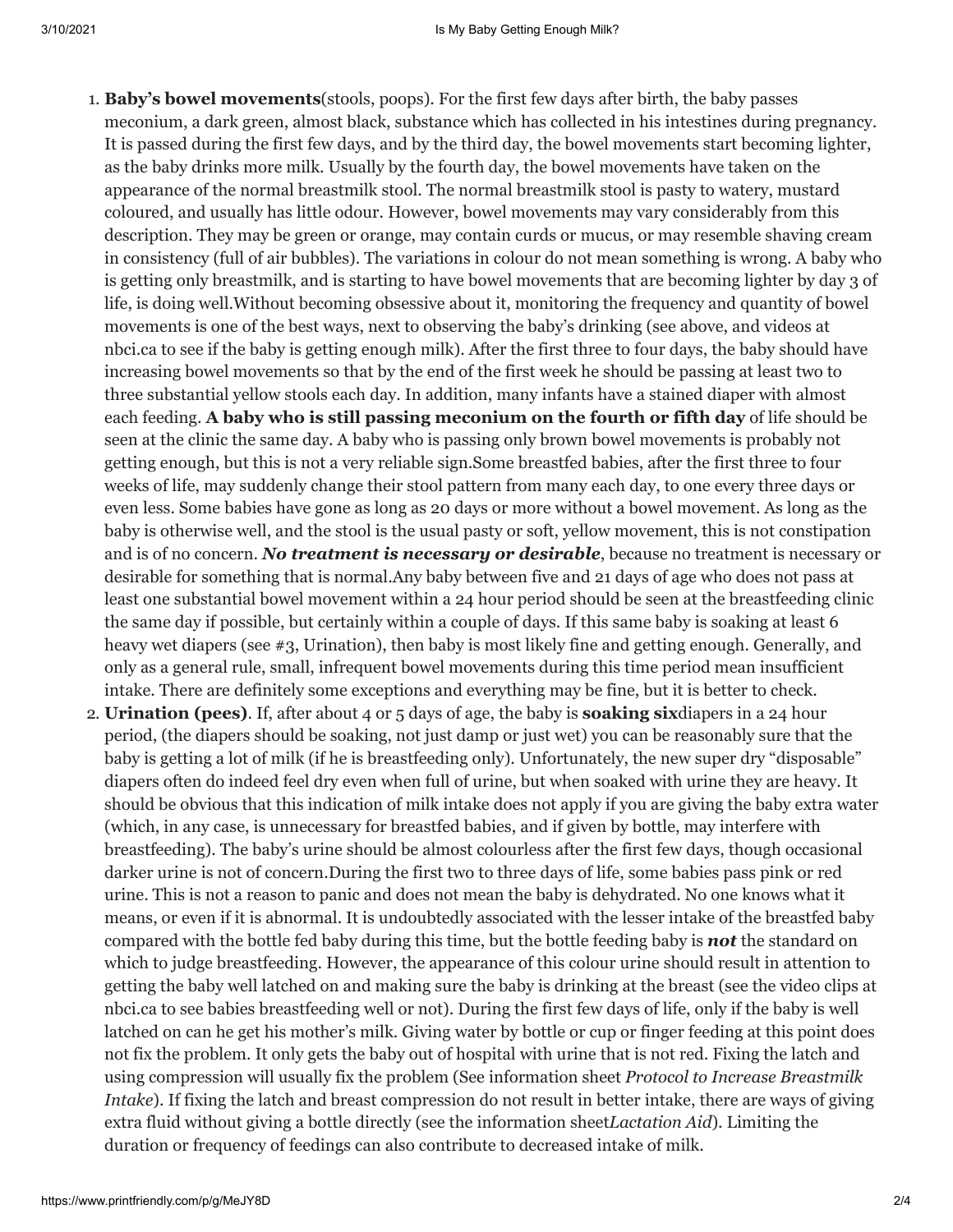# **The following are NOT good ways of judging**

- 1. **Your breasts do not feel full**. After the first few days or weeks, it is usual for most mothers not to feel full. Your body adjusts to your baby's requirements. This change may occur quite suddenly. Some mothers who are breastfeeding perfectly well never feel engorged or full.
- 2. **The baby sleeps through the night**. Not necessarily. A baby who is sleeping through the night at 10 days of age, for example, may, in fact, not be getting enough milk. A baby who is too sleepy and has to be woken for feeds or who is "too good" may not be getting enough milk. There are many exceptions, but get help quickly.
- 3. **The baby cries after feeding**. Although babies sometimes cry after feedings because of hunger, there are also other reasons for crying. See also the information sheet *Colic in the Breastfeeding Baby*. Do not limit feeding times. "Finish" the first side before offering the other. Remember, play detective and watch baby's chin—this will tell you if baby has been actually feeding or just going through the motions!
- 4. **The baby feeds often and/or for a long time**. For one mother feeding every three hours or so may be often; for another, three hours or so may be a long period between feeds. For one, a feeding that lasts for 30 minutes is a long feeding; for another, it is a short one. There are no rules how often or for how long a baby should breastfeed. It is not true that the baby gets 90% of the feed in the first 10 minutes. Let the baby determine when he is ready for feeding and things usually come right, if the baby is sucking and *drinking* at the breast and having at least two to three substantial yellow bowel movements each day. Remember, a baby may be on the breast for two hours, but if he is actually feeding or drinking (open wide > pause > close mouth type of sucking) for only two minutes, he will likely come off the breast hungry. If the baby falls asleep quickly at the breast, **you can compress the breast to continue the flow of milk**(see the information sheet *Breast Compression*). Contact the breastfeeding clinic with any concerns, but wait to start supplementing. If supplementation is truly necessary, there are ways of supplementing which do not use an artificial nipple (see the information sheet *Lactation Aid*).
- 5. **"I can express only half an ounce of milk"**. This means nothing and should not influence you. Therefore, you should not pump your breasts "just to know". Most mothers have plenty of milk. The problem usually is that the baby is not getting the milk that is available, and this is usually because he is latched on poorly, and/or the milk is not flowing well. Breast Compressions might need to be used (information sheet *Breast Compressions*). These problems can often be fixed easily.
- 6. **The baby will take a bottle after feeding**. This does not necessarily mean that the baby is still hungry, and using this 'test' is not a good idea, as bottles may interfere with breastfeeding. Babies will often take more liquid from a bottle even if they are already full.
- 7. **The five week old is suddenly pulling away from the breast but still seems hungry**. This does not mean your milk has "dried up" or decreased. During the first few weeks of life, babies often fall asleep at the breast when the flow of milk slows down even if they have not had their fill. When they are older (four to six weeks of age), they may no longer fall asleep but rather start to pull away or get upset. The milk supply has not changed; the baby has changed. Get the best latch possible and use compression to help you increase flow to the baby (see information sheets *When Latching*and *Breast Compression* and watch the video clips at nbci.ca.

# **Notes on scales and weights**

1. Scales are all different. We have documented significant differences from one scale to another. Weights have often been written down wrong. A soaked cloth diaper may weigh 250 grams (half a pound) or more, so babies should be weighed naked.